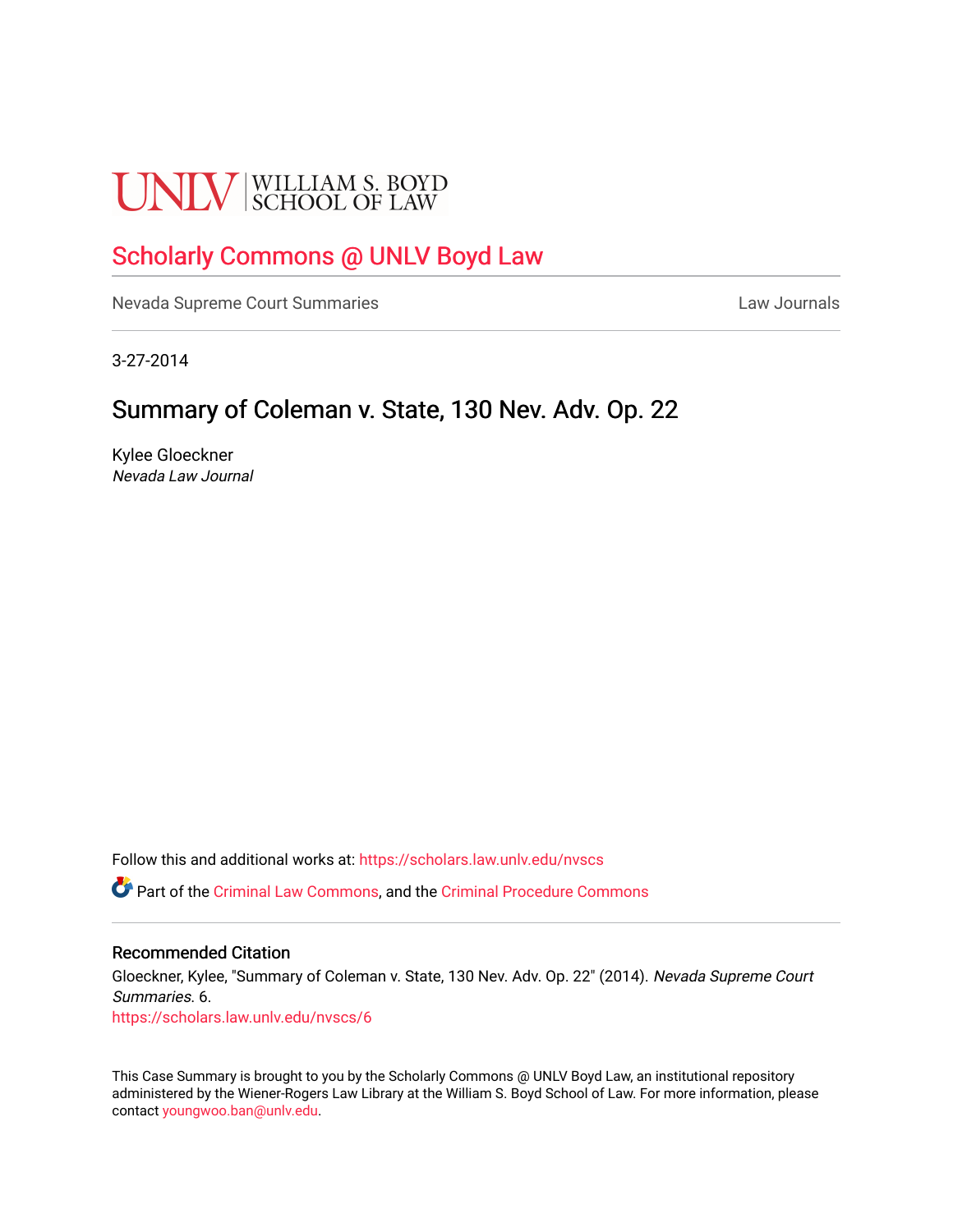### CRIMINAL PROCEDURE: WRIT OF HABEAS CORPUS

#### **Summary**

The Court determined whether a person who is serving a sentence of lifetime supervision may challenge that sentence by filing a post-conviction petition for a writ of habeas corpus.

#### **Disposition**

A person may not file a post-conviction petition for a writ of habeas corpus to challenge a sentence of lifetime supervision.

#### **Factual and Procedural History**

In 2002, Coleman pled guilty to lewdness with a child under the age of 14 years. The district court sentenced Coleman to life in prison with the possibility of parole after 10 years; however, the court suspended the sentence and placed him on probation for a term of 5 years. Additionally, the court imposed a special sentence of lifetime supervision to commence upon completion of any term of imprisonment, probation or parole.

In 2007, Coleman began serving his sentence of lifetime supervision after being discharged from probation. Conditions of Coleman's lifetime supervision included restrictions on his place of residence, his consumption of intoxicants and controlled substances, his out-of-state travel, and much more. In 2012, Coleman sought release from his sentence and conditions of lifetime supervision and filed a post-conviction petition for a writ of habeas corpus. The district court denied the petition.

## **Discussion**

A post-conviction petition for a writ of habeas corpus must be filed in compliance with NRS Chapter 34. Under NRS 34.724(1), a person "convicted of a crime and under sentence of death or imprisonment" may file a post-conviction petition for a writ of habeas corpus to challenge the conviction or sentence.<sup>2</sup> Thus, a petitioner who is no longer under a sentence of death or imprisonment cannot file a post-conviction petition for a writ of habeas corpus.

The Court turned to statutory interpretation to decide whether a sentence of lifetime supervision qualifies as a sentence of imprisonment. Looking to the statute's plain meaning, the Court noted that a sentence of imprisonment requires a person to be placed in a prison or a place of confinement. In this way, lifetime supervision is not itself a sentence of imprisonment because a person is merely supervised by probation officers and not placed in a prison or another place of confinement. Additionally, a violation

 $\overline{\phantom{a}}$ 

<sup>1</sup> By Kylee Gloeckner.

<sup>2</sup> NEV. REV.STAT. § 34.724(1) (2013).